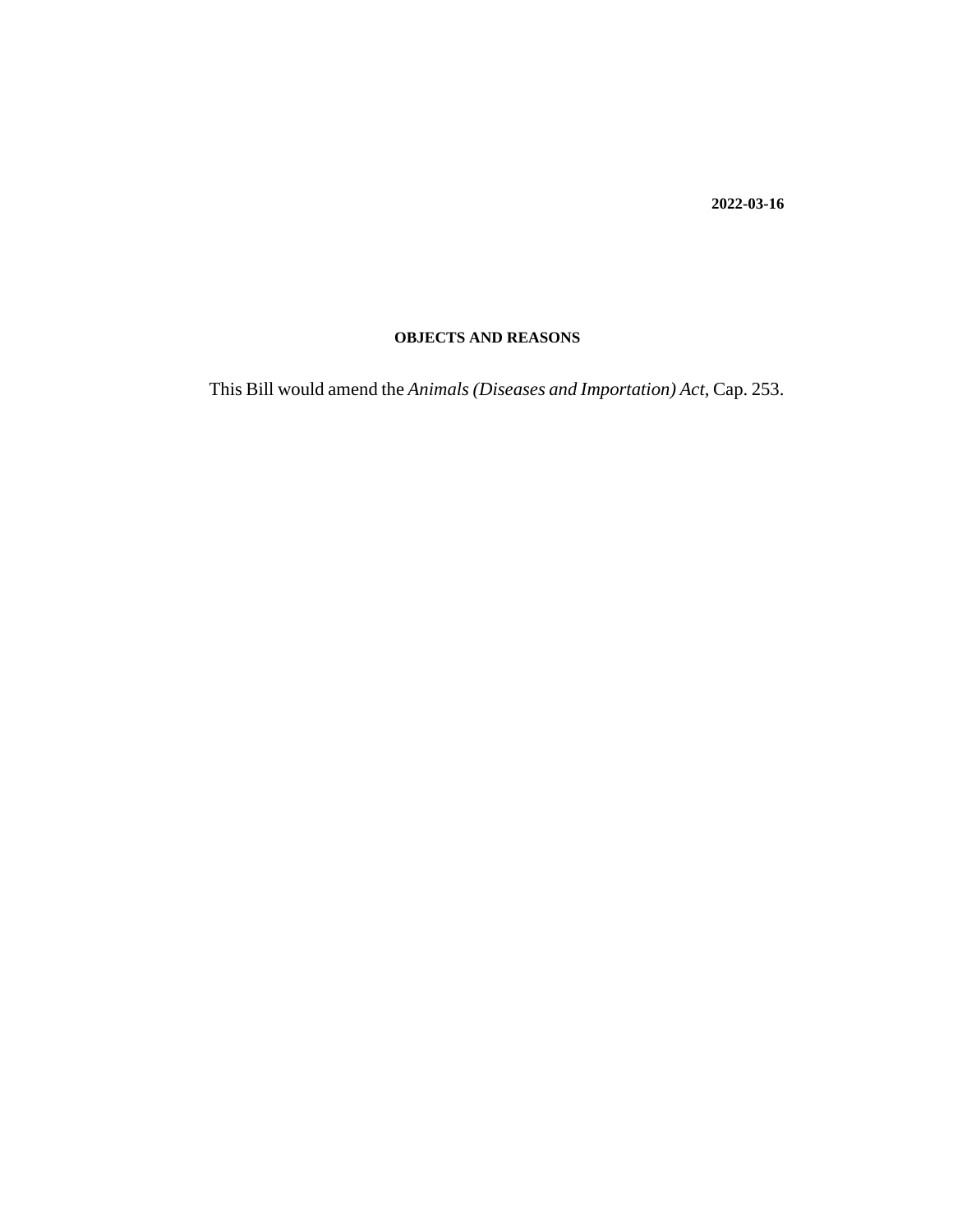# *Arrangement of Sections*

- [Short title](#page-2-0) **1.**
- [Amendment of section 2 of Cap. 253](#page-3-0) **2.**
- [Repeal and replacement of section 11 of Cap. 253](#page-3-0) **3.**
- [Insertion of Schedule into Cap. 253](#page-3-0) **4.**

## [SCHEDULE](#page-4-0)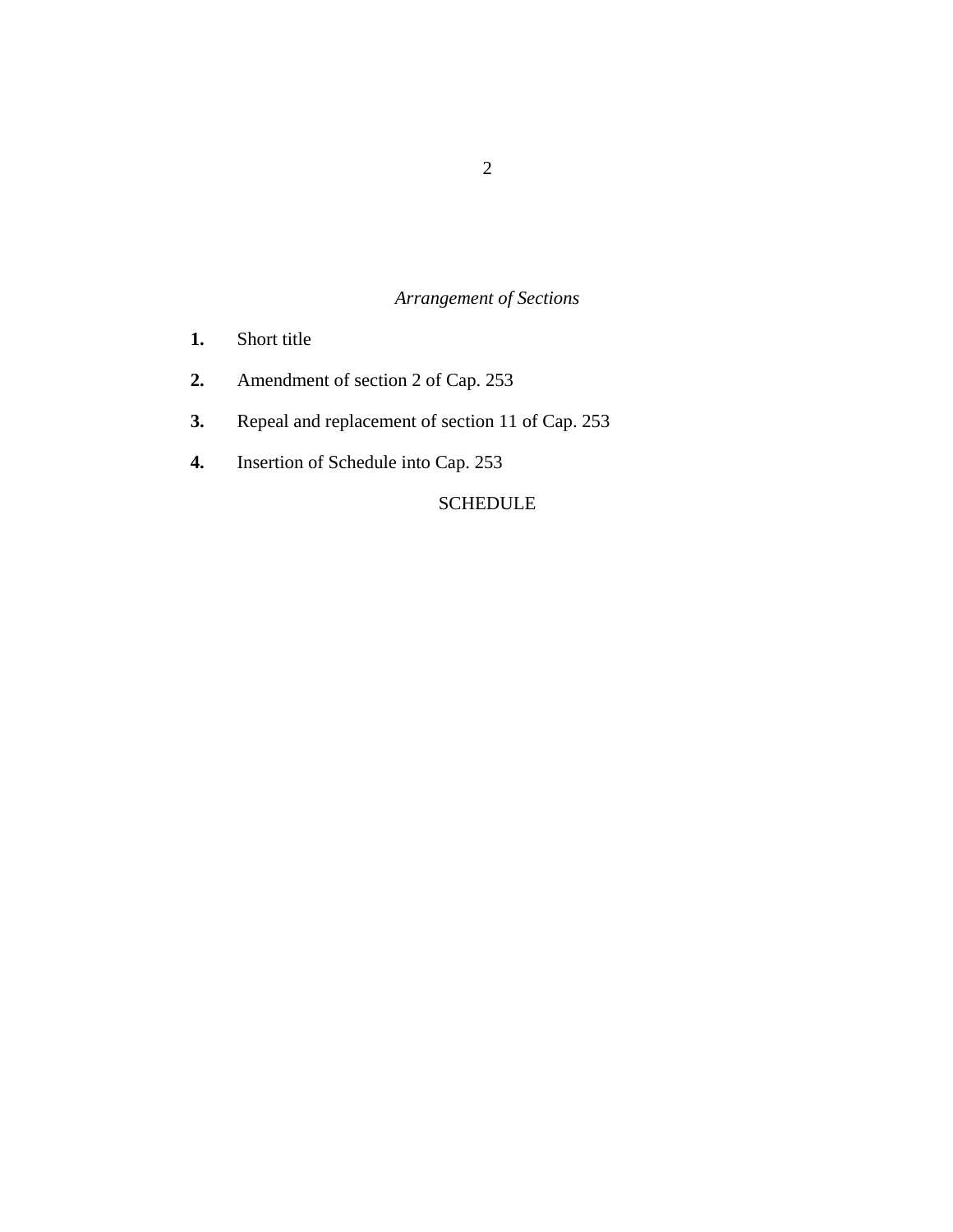#### <span id="page-2-0"></span>**BARBADOS**

A Bill entitled

An Act to amend the *Animals (Diseases and Importation) Act*. ENACTED by the Parliament of Barbados as follows:

### **Short title**

This Act may be cited as the *Animals (Diseases and Importation) (Amendment) Act, 2022*. **1.**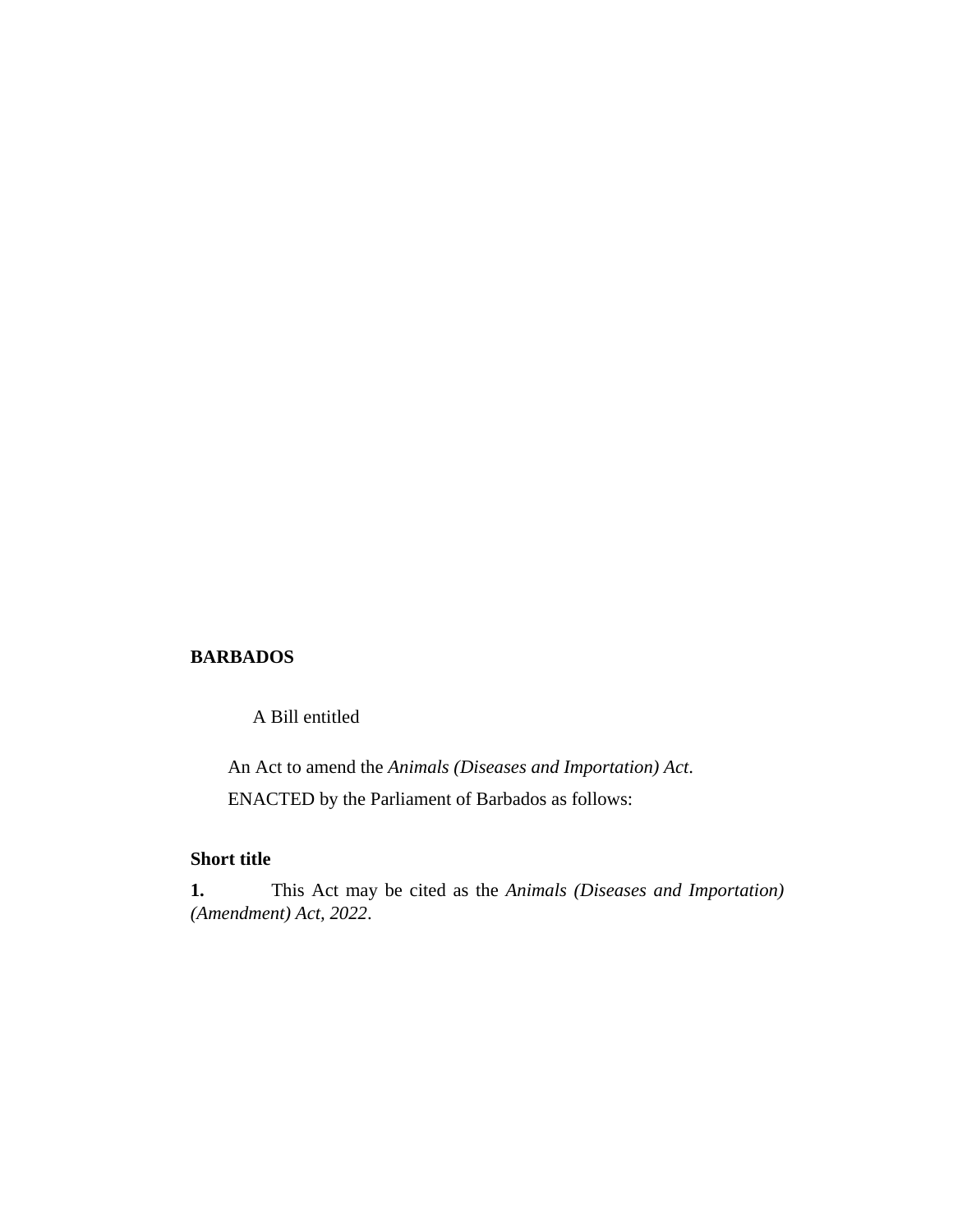#### <span id="page-3-0"></span>**Amendment of section 2 of Cap. 253**

*Section 2 of the [Animals \(Diseases and Importation\) Act, Cap. 253,](http://barbadosparliament-laws.com/en/showdoc/cs/253) in this Act referred to as the principal Act, is amended by* **2.**

*deleting the definition "communicable animal disease" and (a) substituting the following:*

" "communicable animal disease" means a disease specified in the *Schedule*;";

*inserting in alphabetical order, the following definition: (b)*

" "disease" means communicable animal disease;"; and

*deleting the definition "diseased". (c)*

### **Repeal and replacement of section 11 of Cap. 253**

*Section 11 of the principal Act is deleted and the following is substituted:* **3.**

### **"Amendment of Schedule**

**11.** The Minister may by Order amend the *Schedule*.".

#### **Insertion of Schedule into Cap. 253**

*The principal Act is amended by inserting after Part IV, the Schedule set out in the Schedule in this Act.* **4.**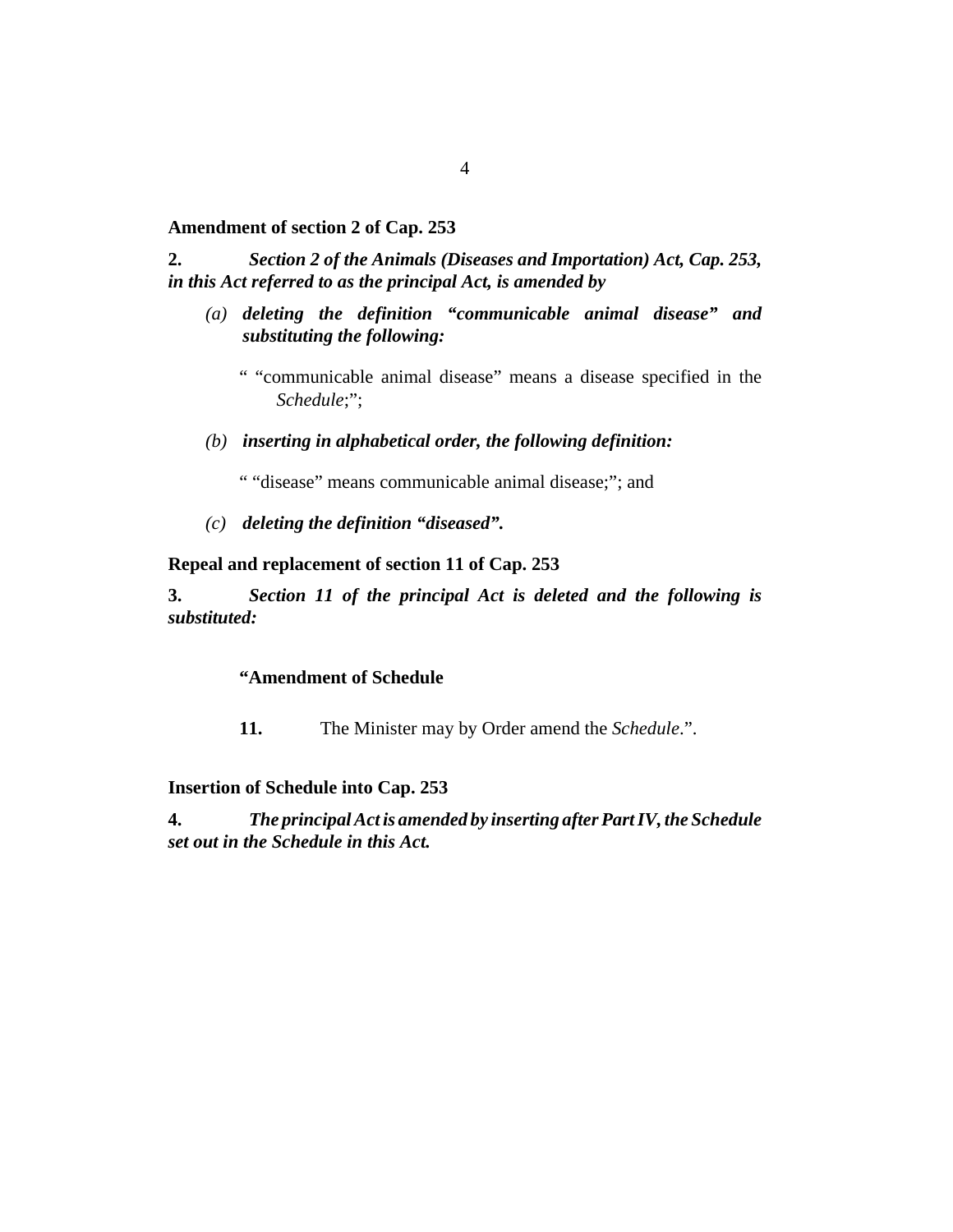# **SCHEDULE**

*(Section 4)*

## **"SCHEDULE**

# *(Section 2)*

## *Communicable Animal Diseases*

<span id="page-4-0"></span>

| 1.  | Actino-mycosis (lumpy-jaw)                        |
|-----|---------------------------------------------------|
| 2.  | <b>African Swine Fever</b>                        |
| 3.  | Amblyomma Variegatum                              |
| 4.  | Anthrax                                           |
| 5.  | Brucellosis (B. abortus, B. mellitensis, B. suis) |
| 6.  | <b>Canine Distemper</b>                           |
| 7.  | Contagious Pleuro-pneumonia                       |
| 8.  | Dermatophilosis                                   |
| 9.  | Dourine                                           |
| 10. | Strangles (equine distemper)                      |
| 11. | Equine Encephalomyelitis                          |
| 12. | Equine Infectious Anaemia (swamp fever)           |
| 13. | Epizootic Lymphangitis                            |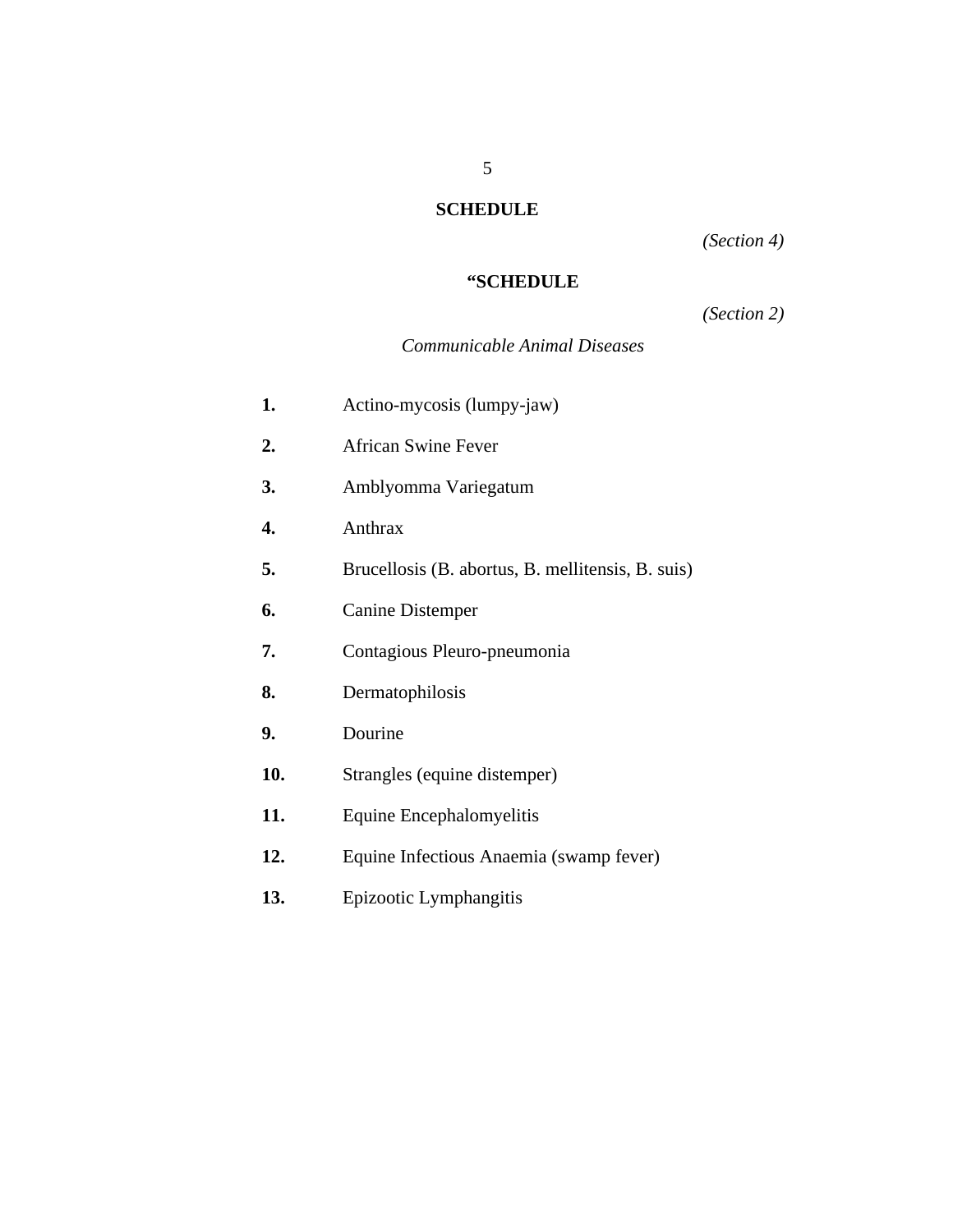- Foot and Mouth disease **14.**
- Glanders (farcy) **15.**
- Heart-water **16.**
- Highly Pathogenic Avian Influenza **17.**
- Classical Swine Fever (hog cholera) **18.**
- Paratuberculosis (Johne's disease) **19.**
- Newcastle disease **20.**
- Avian Chlamydiosis (psittacosis, ornithosis) **21.**
- Fowl Typhoid and Pullorum disease **22.**
- Rabies **23.**
- Rinderpest **24.**
- Surra **25.**
- Tuberculosis (Bovine and Avian)". **26.**